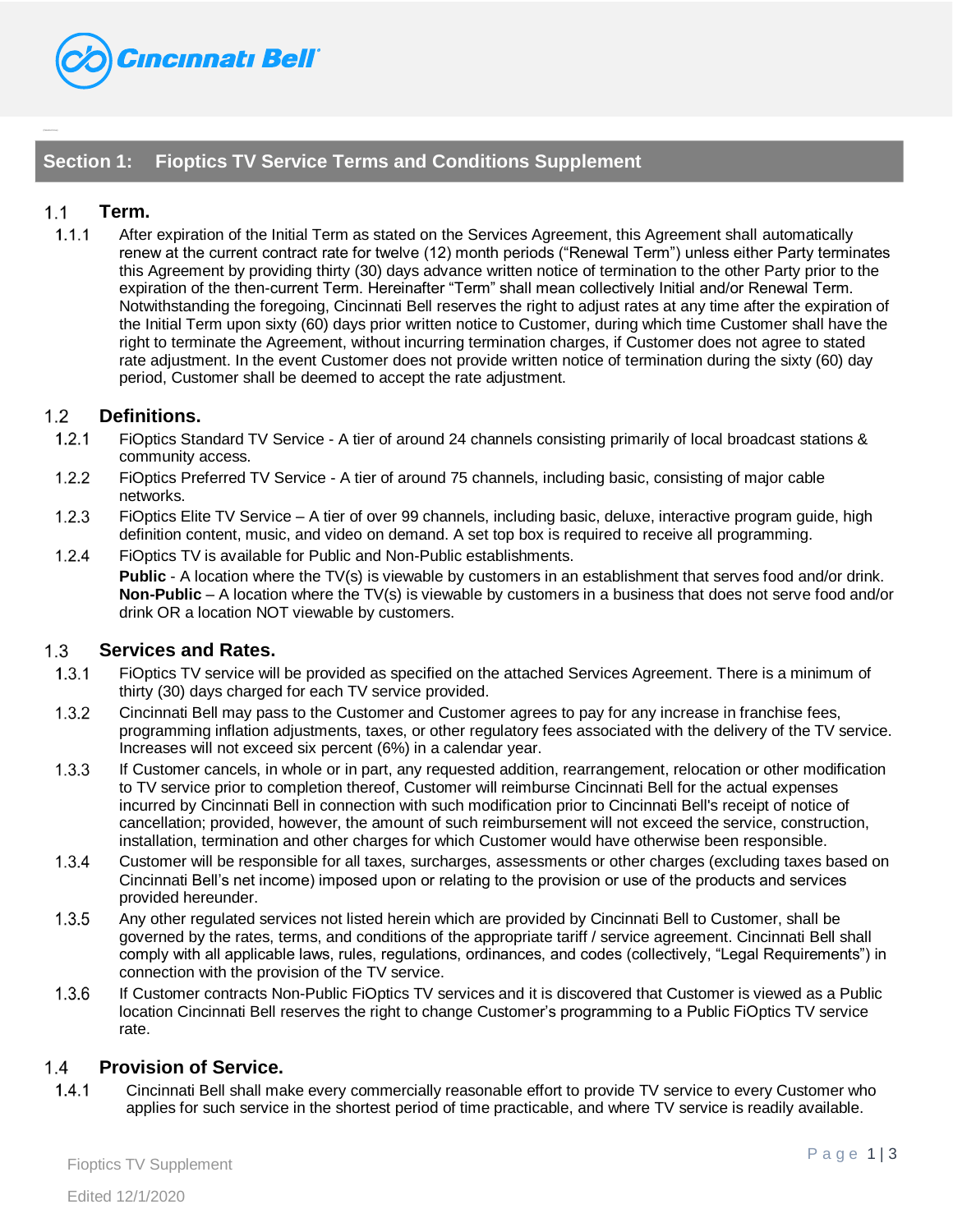

# $1.5$ **Ownership of Equipment and Materials.**

 $1.5.1$ All equipment and materials, unless purchased from Cincinnati Bell, or unless such property is incorporated in, becomes an integral part of, or is permanently attached to the Customer's premises shall remain the property of Cincinnati Bell.

# 1.6 **Responsibility for Cincinnati Bell's Property.**

 $1.6.1$ The Customer agrees not to tamper with any of Cincinnati Bell's wiring or equipment, to extend lines, or alter in any manner any Cincinnati Bell property. The Customer also shall receive Cincinnati Bell's TV service with the understanding that Customer will adequately safeguard all Cincinnati Bell properties upon the Customer's premises from alteration and abuse by others, and that the Customer will not hire or permit anyone other than authorized Cincinnati Bell personnel to perform any work on Cincinnati Bell's property, equipment, and facilities.

# $1.7$ **Equipment Return.**

 $1.7.1$ Whenever service is terminated, the Customer shall return any equipment to Cincinnati Bell's office. If the returned equipment is received by Cincinnati Bell and is found to be in satisfactory working condition, and the Customer has paid all service charges and any other applicable fees or charges, the Customer shall be entitled to the original amount of the deposit for the equipment, without interest or earnings. If the returned equipment is received by Cincinnati Bell and is not found to be in satisfactory working condition, or if said equipment has been opened, tampered with, defaced, or damaged (normal wear and tear excepted) said equipment deposit shall not be returned to the Customer, but shall be retained by Cincinnati Bell and applied toward the cost of its repair or replacement. The Customer understands, notwithstanding any other provision contained in these rules and regulations to the contrary, that any equipment provided is and shall remain the property of Cincinnati Bell, and must be returned to Cincinnati Bell at any time service is terminated or discontinued. Failure to return equipment within fifteen (15) days after service is terminated or discontinued will result in a charge being assessed to Customer's account.

#### $1.8$ **Wiring Requirements.**

 $1.8.1$ No wiring will be installed by Cincinnati Bell within any wall or attic space unless specifically requested by Customer and agreed to by both Parties. The Customer, at his option, may choose to install the wiring within walls and/or attic spaces at Customer's own expense; but, in such instance, the Customer shall install such wiring to specifications and satisfaction of Cincinnati Bell and the National Electrical Code. If the Customer does not own the premises at which TV service is to be installed, the Customer represents it has obtained necessary permission from the premise owner to install Cincinnati Bell's equipment (including, without limitation, equipment attached to the outside of the premises). The Customer further agrees to indemnify Cincinnati Bell from all claims of the owner in connection with the installation and provision of TV services.

#### 1.9 **Right of Access.**

 $1.9.1$ The Customer, upon acceptance of application for TV service by Cincinnati Bell, grants permission for Cincinnati Bell, its agents and employees, to enter upon the property of the Customer for the purpose of installation, inspection, maintenance, testing, and repair of the TV service to the Customer's premises and, upon TV service being cancelled for any reason, the Customer grants permission for Cincinnati Bell, during reasonable hours, to enter upon the premises and remove all equipment and material belonging to Cincinnati Bell and to discontinue TV service thereto.

#### $1.10$ **Penalties for Unauthorized Service.**

 $1.10.1$ If unauthorized service is discovered by Cincinnati Bell, the cost will be billed to the Customer for an estimate of TV services delivered, including the cost of inspection, investigation, reconnection, and cost of repair to Cincinnati Bell's facilities, all of which must be paid in full before TV service can be reestablished or restored.

#### $1.11$ **Interruption or Discontinuance of Service Due to Use of Non-Cincinnati Bell Facilities.**